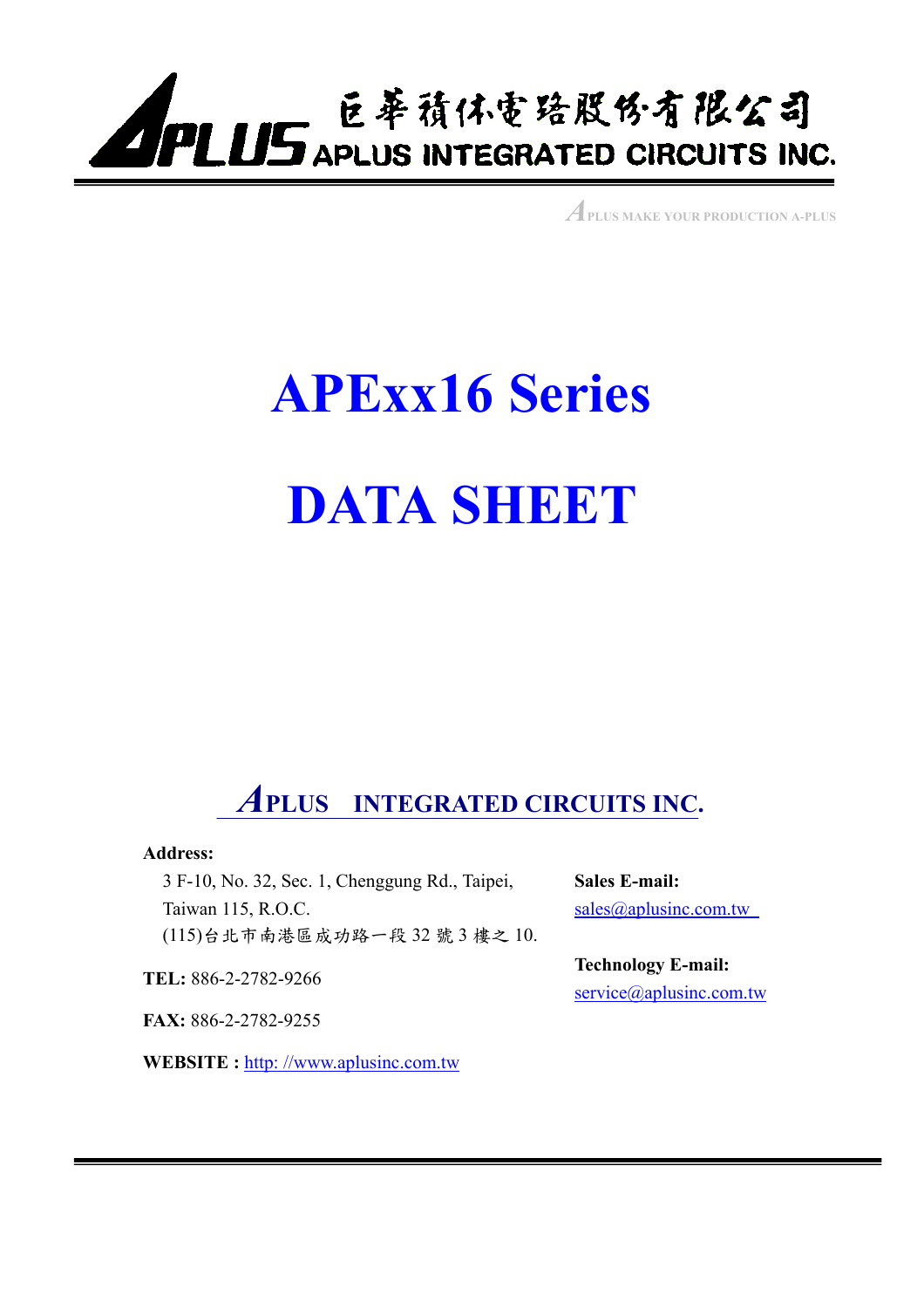



#### **1.0 General Description**

The **APExx16** series are very low cost voice and melody synthesizer with 4-bits CPU. They have various features including 4-bits ALU, ROM, RAM, I/O ports, timers, clock generator, voice and melody synthesizer, and PWM (Direct drive) or D/A current outputs, etc. The audio synthesizer contains one voice-channel and two melody-channels. Furthermore, they consist of 27 instructions in these devices. With CMOS technology and halt function can minimize power dissipation. Their architectures are similar to RISC, with two stages of instruction pipeline. They allow all instructions to be executed in a single cycle, except for program branches and data table read instructions (which need two instruction cycles).

#### **2.0 Features**

- (1) Single power supply can operate from 2.4V to 5.5V at 4MHz or 8MHz.
- (2) Program ROM: 16k x 10 bits *( APE8416 /APE10616 /APE12716 are 64k x 10 bits )*
- (3) 1 set of 16-bits DPR can access up to 64k x 10 bits melody data memory space, and 1 set of 19-bits VPR can access up to 512k x 10 bits voice data memory space.

| <b>Product</b> | <b>Voice Duration (sec)</b> | <b>Voice Pointer (VPR)</b> | <b>ROM Size (10-bits)</b> |
|----------------|-----------------------------|----------------------------|---------------------------|
| APE1016        | 10                          | 15-bits                    | 32k                       |
| APE1516        | 15                          | 16-bits                    | 48k                       |
| APE2016        | 20                          | 16-bits                    | 64k                       |
| APE3116        | 31                          | 17-bits                    | 96k                       |
| APE4116        | 41                          | 17-bits                    | 128k                      |
| APE6316        | 63                          | 18-bits                    | 192k                      |
| APE8416        | 84                          | 18-bits                    | 256k                      |
| APE10616       | 106                         | 19-bits                    | 320k                      |
| APE12716       | 127                         | 19-bits                    | 384k                      |

- (4) Data Registers:
	- a). 128 x 4-bits data RAM (00-7Fh)
	- b). Unbanked special function registers (SFR) range: 00h-2Fh
- (5) I/O Ports:
	- a). PRA: 4-bits I/O Port A (10h) can be programmed to input/output individually. (Register control)
	- b). PRB: 4-bits I/O Port B (13h) can be configured to input/output individually. (Mask option)
	- c). PRC: 4-bits I/O Port C (14h) can be programmed to input/output individually. (Register control)
	- d). PRD: 4-bits I/O Port D (15h) can be programmed to input/output individually. (Register control)
- (6) On-chip clock generator: Resistive Clock Drive *(RM)* or Crystal oscillator *(HM)*
- (7) Timer: 1-set Voice Interrupt (Timer0: a 9-bits auto-reload timer/counter).
- (8) Stack: 2-level subroutine nesting.
- (9) Built-in 4 Level Volume Control can be programmed.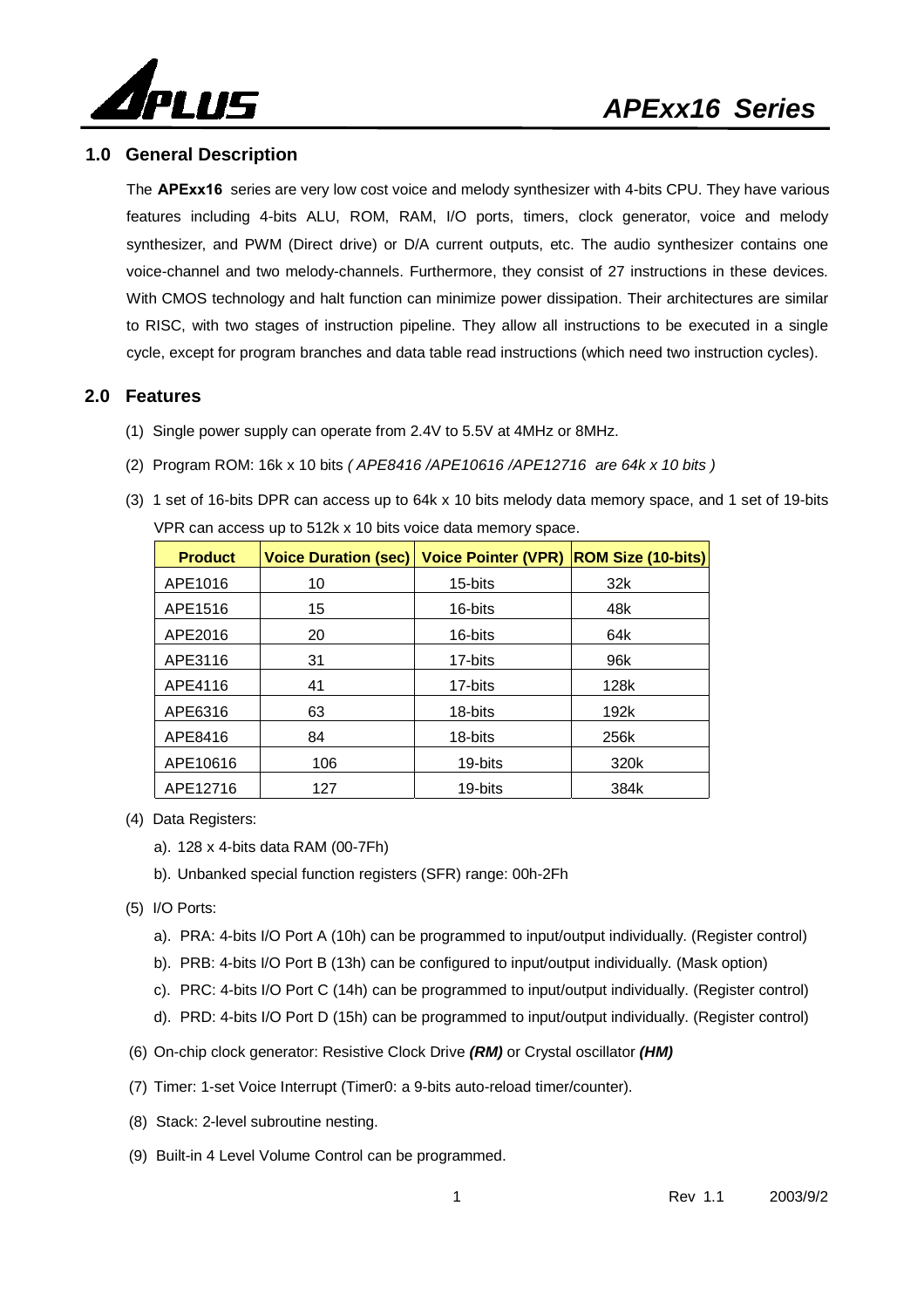

- (10) Built-in 8 Level DAC current output can be configured. (Mask option)
- (11) Built-in IR Carry Output: Port B[1] can be configured as IR pin by 38k / 56kHz. (Mask option)
- (12) External Reset: Port B[3] can be configured as reset pin. (Mask opton)
- (13) HALT and Release from HALT function to reduce power consumption
- (14) Watch Dog Timer (*WDT*)
- (15) Instruction: 1-cycle instruction except for table read and program branches which are 2-cycles
- (16) Number of instruction: 27
- (17) DAC: 1 channel voice and dual tone melody synthesizer (One 9-bits Cout or 8-bits PWM output).

#### **FIGURE 1 : ROM Map of APExx16 Series**

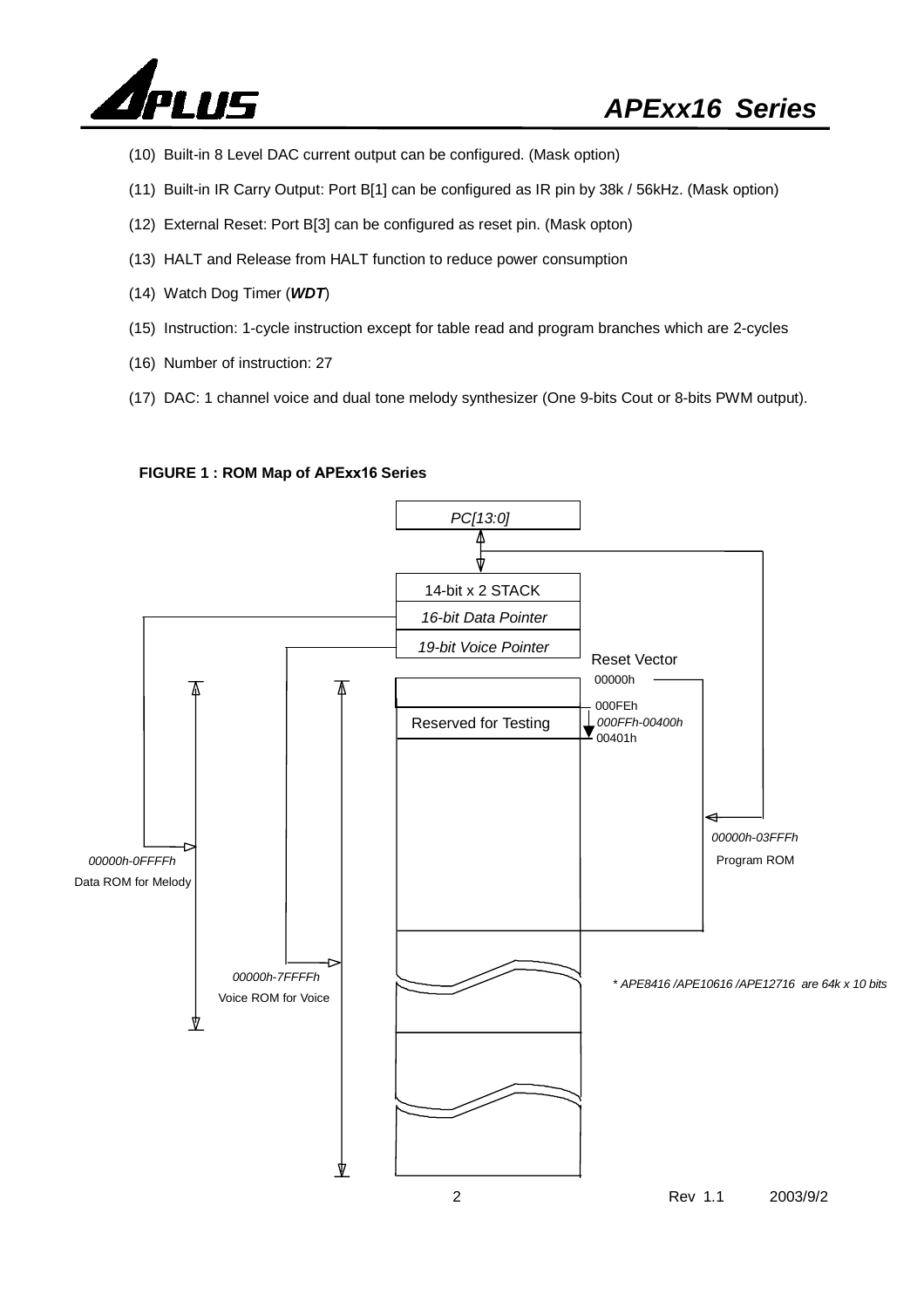

#### **3.0 Pin Description**

| <b>Pad Name</b>                            | Pin Attr.               | <b>Description</b>                                                                                                                                                                                                                    |
|--------------------------------------------|-------------------------|---------------------------------------------------------------------------------------------------------------------------------------------------------------------------------------------------------------------------------------|
| <b>PWM2/Cout</b>                           | O                       | PWM2 output, or Current Output of Audio.                                                                                                                                                                                              |
| PWM <sub>1</sub>                           | $\Omega$                | PWM1 output.                                                                                                                                                                                                                          |
| $Vdd1~-3$                                  | Power                   | Power supply during operation.                                                                                                                                                                                                        |
| $PRA0-3$<br><b>PRC0~3</b><br><b>PRD0~3</b> | $U$                     | I/O port can be programmed to input/output individually.<br>Input type with weak pull-low or fix-input-floating capability.<br>Buffer Output type.                                                                                    |
| <b>PRB0/OSC2</b>                           | $\mathsf{I}/\mathsf{O}$ | I/O port can be configured to input/output individually or HM OSC pad.<br>Input type with weak pull-low or fix-input-floating capability.<br>Buffer Output type.                                                                      |
| PRB1/IR                                    | 1/O                     | I/O port can be configured to input/output individually.<br>Input type with weak pull-low or fix-input-floating capability.<br>Buffer Output type.<br>Mask option selected as an IR Carrier Output with 38k / 56kHz                   |
| PRB <sub>2</sub>                           | $\mathsf{I}/\mathsf{O}$ | I/O port can be configured to input/output individually.<br>Input type with weak pull-low or fix-input-floating capability.<br>Buffer Output type.                                                                                    |
| PRB3 / Reset                               | 1/O                     | I/O port can be configured to input/output individually.<br>Input type with weak pull-low or fix-input-floating capability.<br>Buffer Output type.<br>Mask option selected as an external RESET pin with weak pull-low<br>capability. |
| OSC <sub>1</sub>                           |                         | RM/HM mode Oscillator input                                                                                                                                                                                                           |
| $GND1-4$                                   | Power                   | <b>Ground Potential</b>                                                                                                                                                                                                               |

#### **4.0 DC Characteristics**

| <b>Symbol</b> |                     | <b>Parameter</b>    |     | <b>Vdd</b><br>Min.<br>Typ.<br>Max. |                | <b>Unit</b> | <b>Condition</b> |                              |  |
|---------------|---------------------|---------------------|-----|------------------------------------|----------------|-------------|------------------|------------------------------|--|
| Vdd           |                     | Operating voltage   |     | 2.4                                | 3              | 5.5         | $\vee$           | depending on Freq.           |  |
| Isb           |                     | Standby             |     |                                    |                | 1           | uA               | 4MHz, RM,                    |  |
|               | Supply              |                     | 4.5 |                                    |                | 1           |                  | in HALT Mode                 |  |
| lop           | current             | Operating           | 3   |                                    | $\overline{2}$ |             | mA               | 4MHz, RM,                    |  |
|               |                     |                     | 4.5 |                                    | 7              |             |                  | IO Floating                  |  |
| lih           |                     | Input current       | 3   |                                    | 3              |             | uA               | Input ports with weak        |  |
|               |                     | (Internal pull low) | 4.5 |                                    | 10             |             |                  | pull-low                     |  |
| loh           |                     |                     | 3   |                                    | $-3$           |             |                  |                              |  |
|               | Output-high current |                     | 4.5 |                                    | $-10$          |             | mA               | 4MHz, RM<br>(IO ports)       |  |
| lol           |                     | Output-low current  |     |                                    | 7              |             |                  |                              |  |
|               |                     |                     |     |                                    | 19             |             |                  |                              |  |
| Cout          |                     | DAC output current  | 3   | $0.8 - 4.8$                        |                | mA          | 4MHz, RM         |                              |  |
|               |                     | (8-level option)    |     | $0.9 - 6.5$                        |                |             |                  | (Full scale)                 |  |
| dF/F          |                     | Frequency stability |     | -5                                 |                | 5           | $\%$             | Fosc(3v-2.4v)<br>Fosc $(3v)$ |  |
| dF/F          |                     | Fosc lot variation  |     | $-10$                              |                | 10          | %                | Vdd=3V, Rosc=180k,<br>4MHz   |  |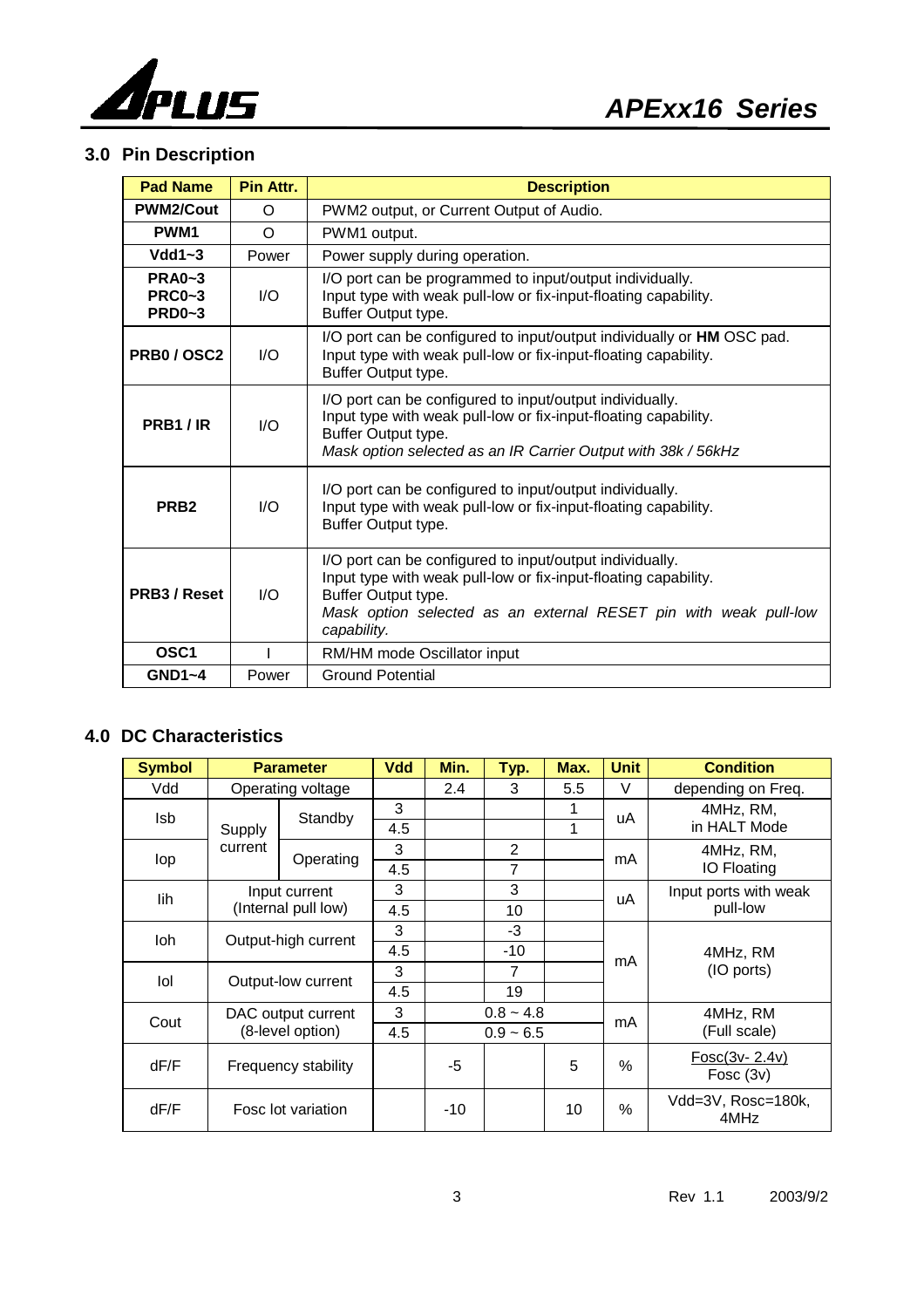

**FIGURE 2 : Frequency vs. Rosc (at 3V)** 



#### **5.0 Application Circuit**

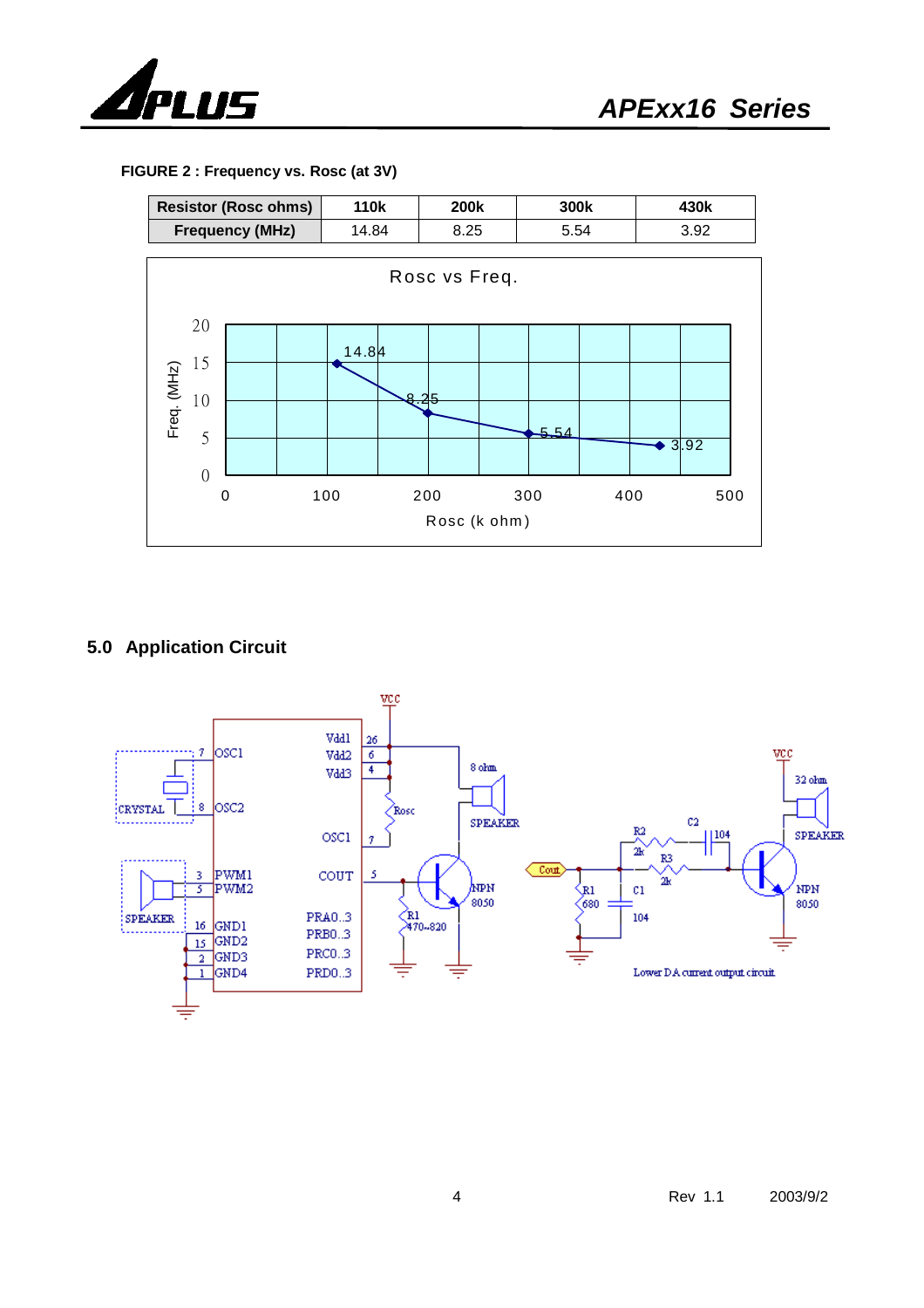

|   |                                                                                                                                                                                            | GND1<br>25                                                     |  |  |  |
|---|--------------------------------------------------------------------------------------------------------------------------------------------------------------------------------------------|----------------------------------------------------------------|--|--|--|
|   |                                                                                                                                                                                            | 24<br>PRD <sub>0</sub>                                         |  |  |  |
|   |                                                                                                                                                                                            | 23<br>PRD1                                                     |  |  |  |
|   | <b>ROM</b>                                                                                                                                                                                 | 22<br>PRD <sub>2</sub>                                         |  |  |  |
|   |                                                                                                                                                                                            | 21<br>PRD3                                                     |  |  |  |
|   |                                                                                                                                                                                            | 20<br>PRC0                                                     |  |  |  |
|   |                                                                                                                                                                                            | 19<br>PRC1                                                     |  |  |  |
|   | Chip Size: 1432 um x 1650 um<br>Pad Size: 80 um x 80 um                                                                                                                                    |                                                                |  |  |  |
|   | Vdd3<br>1<br>* The IC substrate must be connected to GND.                                                                                                                                  | $17$<br>PRC3                                                   |  |  |  |
|   |                                                                                                                                                                                            | 16<br>PRB <sub>0</sub>                                         |  |  |  |
| Y | PWM2/Cout<br>$\overline{2}$                                                                                                                                                                | OSC1<br>15                                                     |  |  |  |
|   | Vdd2<br>3<br>PRB <sub>3</sub><br>PRB <sub>2</sub><br>PRA0<br>PRA <sub>2</sub><br>PRA1<br>PRA3<br>GND <sub>3</sub><br>PWM1<br>$\overline{7}$<br>8<br>10<br>9<br>6<br>11<br>$\,$ 5 $\,$<br>Δ | 14<br>GND <sub>2</sub><br>Vdd1<br>PRB <sub>1</sub><br>13<br>12 |  |  |  |

#### **6.0 Bonding Diagram of APE1016 /APE1516 /APE2016**

 $(0,0)$ 

#### X

| Pad #        | <b>Pad Name</b>      | X    | Y   | Pad # | <b>Pad Name</b>  | X    | Y    |
|--------------|----------------------|------|-----|-------|------------------|------|------|
|              | Vdd3                 | 56   | 647 | 14    | GND <sub>2</sub> | 1261 | 235  |
| $\mathbf{2}$ | PWM2/Cout            | 58   | 466 | 15    | OSC <sub>1</sub> | 1261 | 350  |
| 3            | Vdd <sub>2</sub>     | 58   | 182 | 16    | PRB0/OSC2        | 1261 | 465  |
| 4            | PWM <sub>1</sub>     | 145  | 58  | 17    | PRC3             | 1261 | 580  |
| 5            | GND <sub>3</sub>     | 293  | 58  | 18    | PRC <sub>2</sub> | 1261 | 695  |
| 6            | PRA3                 | 413  | 87  | 19    | PRC1             | 1261 | 810  |
| 7            | PRA <sub>2</sub>     | 533  | 87  | 20    | PRC <sub>0</sub> | 1261 | 925  |
| 8            | PRA1                 | 653  | 87  | 21    | PRD <sub>3</sub> | 1261 | 1040 |
| 9            | PRA0                 | 773  | 87  | 22    | PRD <sub>2</sub> | 1261 | 1155 |
| 10           | PRB3/Reset           | 893  | 87  | 23    | PRD <sub>1</sub> | 1261 | 1270 |
| 11           | PRB <sub>2</sub>     | 1013 | 87  | 24    | PRD <sub>0</sub> | 1261 | 1385 |
| 12           | PRB <sub>1</sub> /IR | 1133 | 87  | 25    | GND <sub>1</sub> | 1261 | 1500 |
| 13           | Vdd1                 | 1253 | 87  |       |                  |      |      |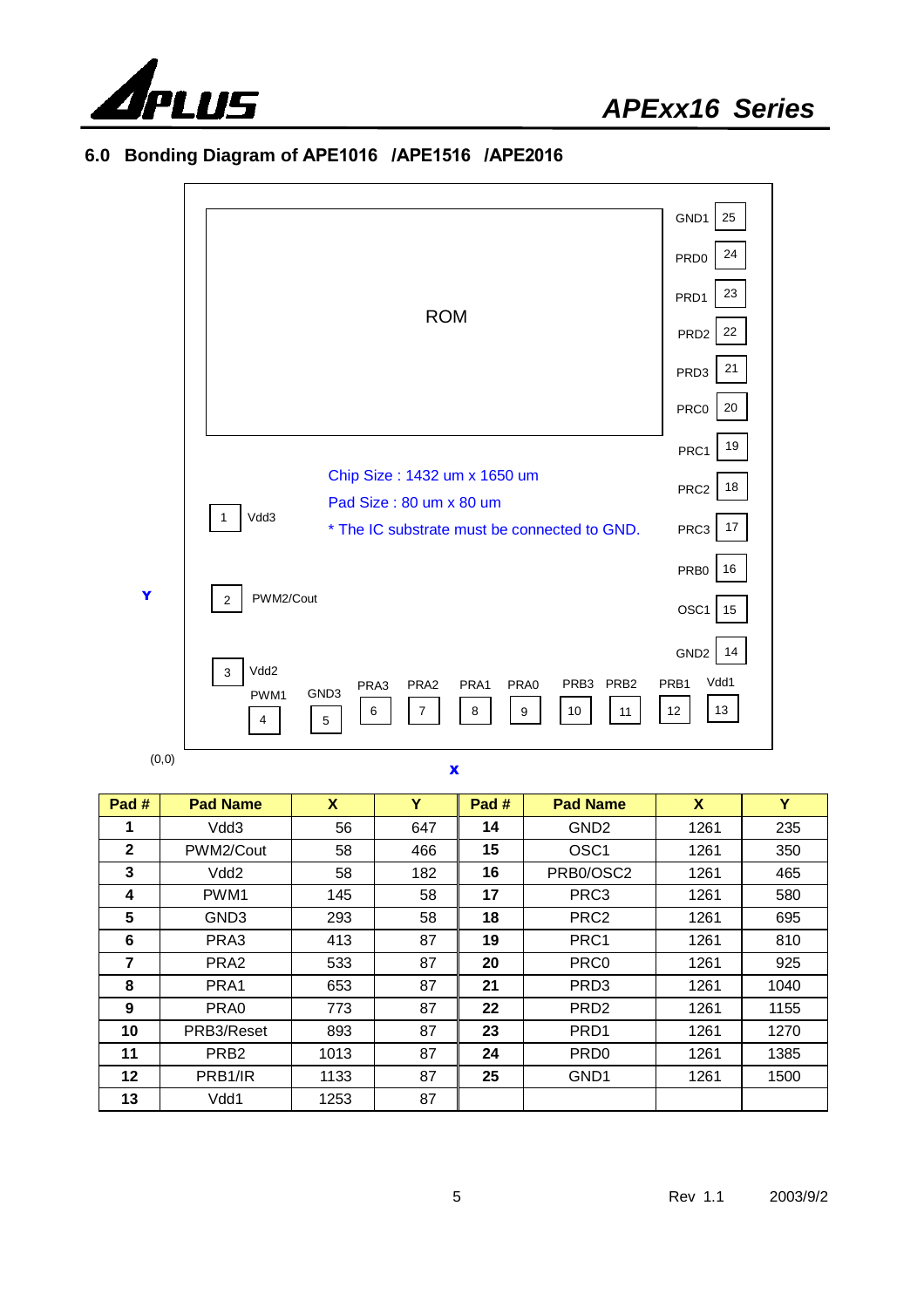

**6.1 Bonding Diagram of APE3116 /APE4116 /APE6316** 

|        |                                                                                                                        | GND1<br>25             |
|--------|------------------------------------------------------------------------------------------------------------------------|------------------------|
|        |                                                                                                                        | 24<br>PRD <sub>0</sub> |
|        | <b>ROM</b>                                                                                                             | PRD1<br>23             |
|        |                                                                                                                        | PRD <sub>2</sub><br>22 |
|        |                                                                                                                        | PRD3<br>21             |
|        |                                                                                                                        | $20\,$<br>PRC0         |
|        |                                                                                                                        | $19$<br>PRC1           |
|        |                                                                                                                        | PRC <sub>2</sub><br>18 |
|        | Chip Size: 1408 um x 2556 um<br>Pad Size: 80 um x 80 um                                                                | PRC3<br>$17\,$         |
|        | * The IC substrate must be connected to GND.                                                                           | PRB0<br>16             |
| Y      | Vdd3<br>$\mathbf{1}$                                                                                                   | OSC1<br>15             |
|        | PWM2/Cout<br>$\mathbf 2$                                                                                               | 14<br>PRB1             |
|        | Vdd2<br>3                                                                                                              | GND <sub>2</sub><br>13 |
| (0, 0) | PRB3 PRB2<br>PRA0<br>PRA2<br>PRA1<br>PRA3<br>GND <sub>3</sub><br>PWM1<br>$\overline{7}$<br>8<br>9<br>10<br>6<br>4<br>5 | Vdd1<br>12<br>11       |

|              | $\mathbf{v},\mathbf{v}$ |      | X   |       |                      |      |      |
|--------------|-------------------------|------|-----|-------|----------------------|------|------|
| Pad #        | <b>Pad Name</b>         | X    | Y   | Pad # | <b>Pad Name</b>      | X    | Y    |
| 1            | Vdd3                    | 56   | 647 | 14    | PRB <sub>1</sub> /IR | 1248 | 405  |
| $\mathbf{2}$ | PWM2/Cout               | 58   | 466 | 15    | OSC <sub>1</sub>     | 1248 | 570  |
| 3            | Vdd <sub>2</sub>        | 58   | 182 | 16    | PRB0/OSC2            | 1248 | 733  |
| 4            | PWM1                    | 145  | 58  | 17    | PRC3                 | 1248 | 896  |
| 5            | GND <sub>3</sub>        | 293  | 58  | 18    | PRC <sub>2</sub>     | 1248 | 1056 |
| 6            | PRA3                    | 430  | 87  | 19    | PRC1                 | 1248 | 1218 |
| 7            | PRA <sub>2</sub>        | 563  | 87  | 20    | PRC <sub>0</sub>     | 1248 | 1379 |
| 8            | PRA1                    | 696  | 87  | 21    | PRD <sub>3</sub>     | 1248 | 1540 |
| 9            | PRA0                    | 829  | 87  | 22    | PRD <sub>2</sub>     | 1248 | 1700 |
| 10           | PRB3/Reset              | 962  | 87  | 23    | PRD <sub>1</sub>     | 1248 | 1861 |
| 11           | PRB <sub>2</sub>        | 1095 | 87  | 24    | PR <sub>D0</sub>     | 1248 | 2022 |
| $12 \,$      | Vdd1                    | 1228 | 87  | 25    | GND <sub>1</sub>     | 1248 | 2310 |
| 13           | GND <sub>2</sub>        | 1248 | 272 |       |                      |      |      |